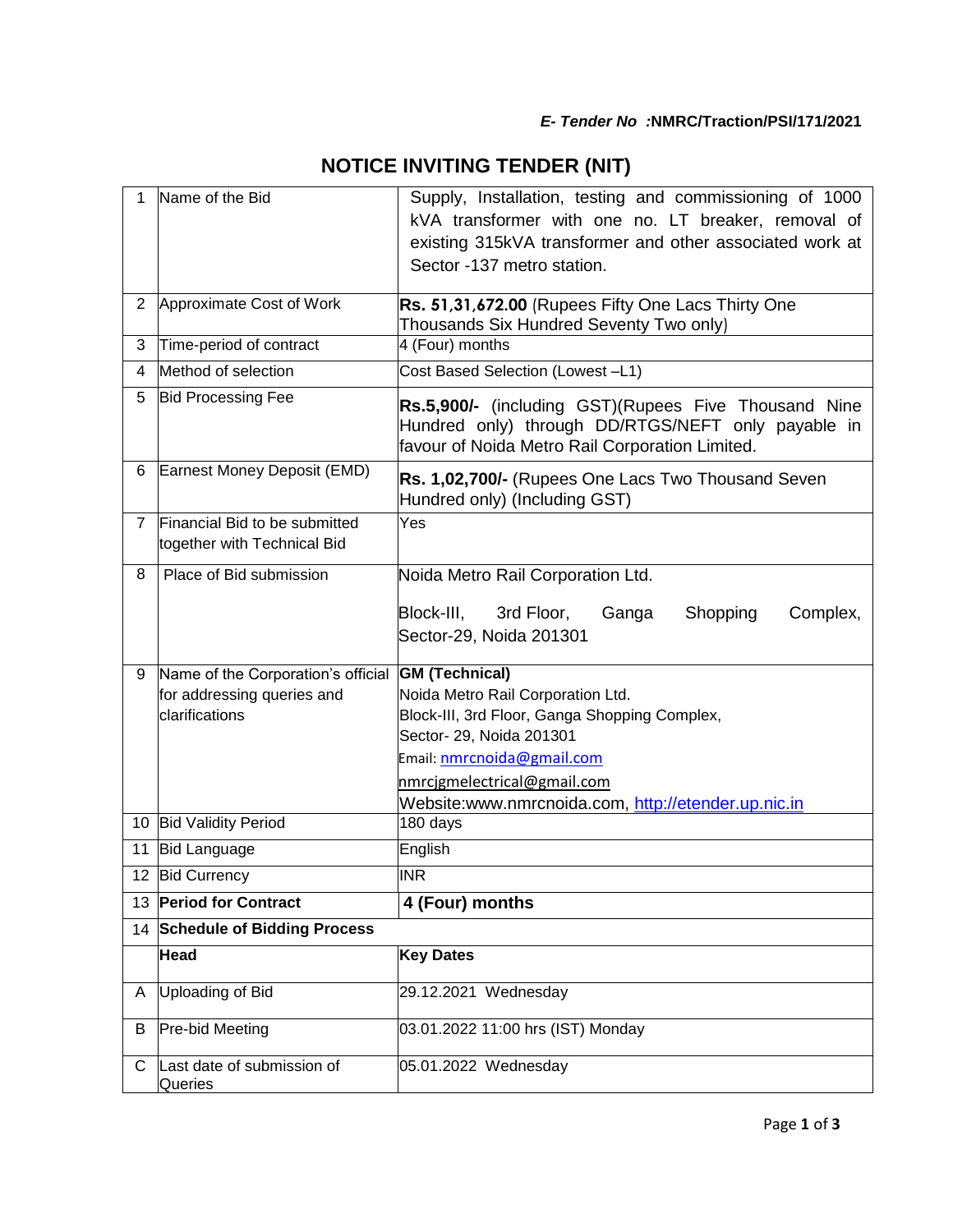| D  | Last date of issuing<br>amendment/clarifications,<br>if any | 12.01.2022 Wednesday                                                                                                                                                                                                                                                                                                                                                                                                                                                                                                                                                                                                                                                                                                                                                                                                                                                                                                                                                                                                                                                                                                                                                                                                                                                                                                                                                                                                      |
|----|-------------------------------------------------------------|---------------------------------------------------------------------------------------------------------------------------------------------------------------------------------------------------------------------------------------------------------------------------------------------------------------------------------------------------------------------------------------------------------------------------------------------------------------------------------------------------------------------------------------------------------------------------------------------------------------------------------------------------------------------------------------------------------------------------------------------------------------------------------------------------------------------------------------------------------------------------------------------------------------------------------------------------------------------------------------------------------------------------------------------------------------------------------------------------------------------------------------------------------------------------------------------------------------------------------------------------------------------------------------------------------------------------------------------------------------------------------------------------------------------------|
| Е  | Last Date of Bid Submission                                 | 19.01.2022 Wednesday                                                                                                                                                                                                                                                                                                                                                                                                                                                                                                                                                                                                                                                                                                                                                                                                                                                                                                                                                                                                                                                                                                                                                                                                                                                                                                                                                                                                      |
| F  | Date of Technical Bid Opening                               | 20.01.2022 Thursday                                                                                                                                                                                                                                                                                                                                                                                                                                                                                                                                                                                                                                                                                                                                                                                                                                                                                                                                                                                                                                                                                                                                                                                                                                                                                                                                                                                                       |
| G  | Place of Technical Bid opening                              | Noida Metro Rail Corporation Block-III, 3rd Floor, Ganga Shopping<br>Complex Sector-29, Gautam Budh Nagar Noida-201301                                                                                                                                                                                                                                                                                                                                                                                                                                                                                                                                                                                                                                                                                                                                                                                                                                                                                                                                                                                                                                                                                                                                                                                                                                                                                                    |
| 15 | Eligibility                                                 | The Bidder's competence and capability is proposed to be<br>established by the following parameters. The Bidder should<br>meet all the criteria given in this section.                                                                                                                                                                                                                                                                                                                                                                                                                                                                                                                                                                                                                                                                                                                                                                                                                                                                                                                                                                                                                                                                                                                                                                                                                                                    |
|    |                                                             | The Bidder should be Sole proprietorship/ partnership firm/<br>a.<br>public limited company/ private limited company.                                                                                                                                                                                                                                                                                                                                                                                                                                                                                                                                                                                                                                                                                                                                                                                                                                                                                                                                                                                                                                                                                                                                                                                                                                                                                                     |
|    |                                                             | The Bidder should have completed in India during last 7<br>b.<br>(Seven) years period ending last day of month previous to<br>the one in which the bids are invited should be either of the<br>following:<br>1. One order of similar nature of value not less than Rs.<br>41.06 Lakh (Rupees Forty One Lakh Six Thousand<br>only) or<br>2. Two orders of similar nature of value not less than<br>Rs. 25.66 Lakh (Rupees Twenty Five Lakh Sixty Six<br>Thousand only) each or<br>Three orders of similar nature of value not less than<br>3.<br>Rs. 20.53 Lakh (Rupees Twenty Lakh Fifty Three<br>Thousand only) each<br>The Bidder should have minimum average annual turnover<br>C.<br>of Rs. 51.32 Lakh (Rupees Fifty-One Lakh Thirty Two<br>Thousand only) in the last 3 (three) Financial Years (2018-<br>19, 2019-20, 2020-21) preceding the Bid Due Date.<br>The bidder should not be black listed /debarred/declared<br>d.<br>ineligible for corrupt and fraudulent practices by any<br>government/ government undertaking/Semi government/<br>government-controlled institutions in India and should not<br>have any disciplinary proceedings pending against the<br>bidder in last three financial years<br>e. The Bidder should be registered with the Goods and<br>Services Tax Authority.<br>The Profit of Bidder before tax during any of the<br>f.<br>Financial year should be positive during immediately |
|    |                                                             | preceding 3 financial years.<br>Similar work" for this contract shall be "Supply/ installation<br>testing and commission of 33 KV and above Auxiliary Sub<br>station" in NMRC/ any other Metro Organization/ Central govt./                                                                                                                                                                                                                                                                                                                                                                                                                                                                                                                                                                                                                                                                                                                                                                                                                                                                                                                                                                                                                                                                                                                                                                                               |
|    |                                                             | State govt./PSU's/ Private sector companies.                                                                                                                                                                                                                                                                                                                                                                                                                                                                                                                                                                                                                                                                                                                                                                                                                                                                                                                                                                                                                                                                                                                                                                                                                                                                                                                                                                              |